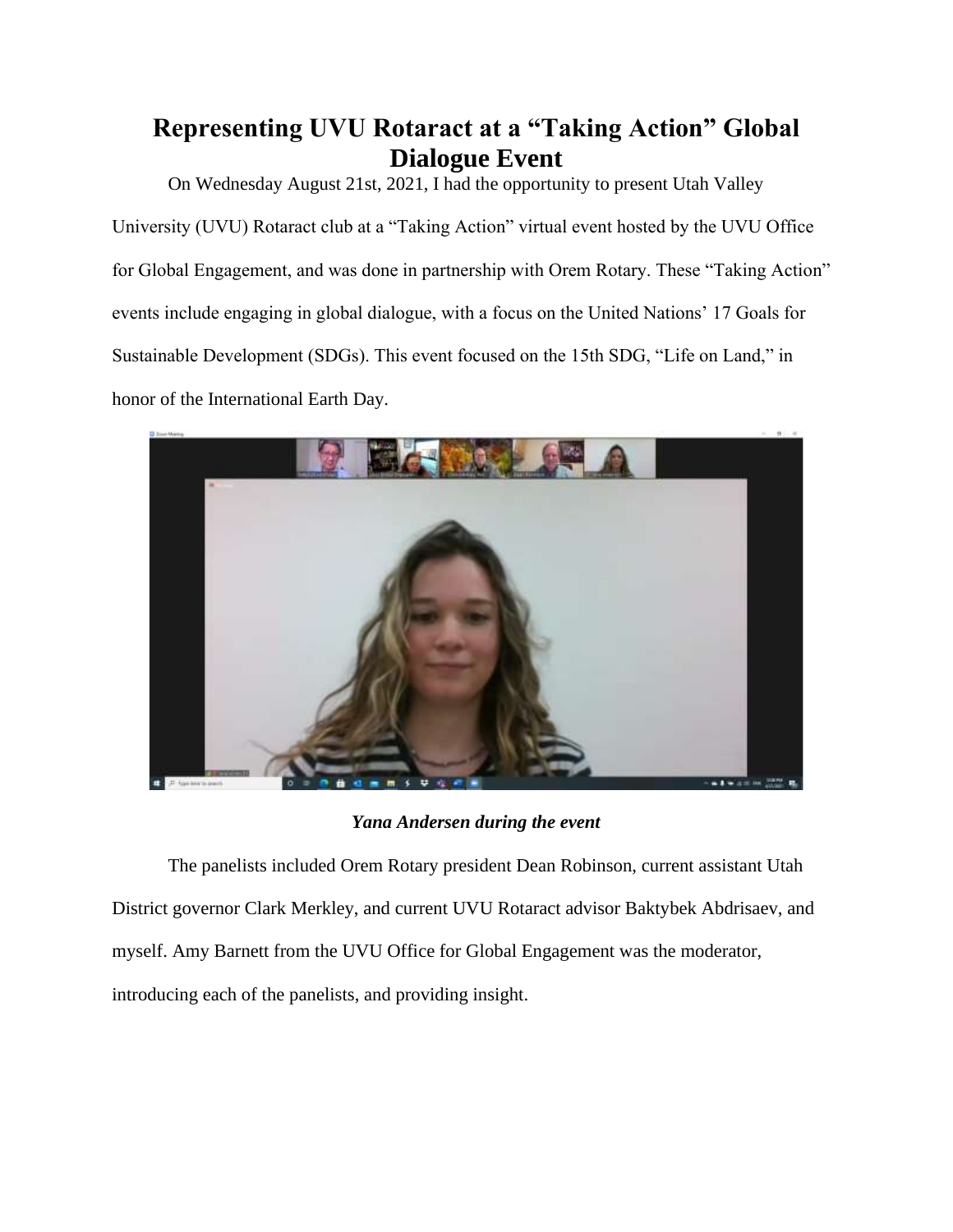

Dean Robinson provided many worldwide examples of Rotary members contributing to their community's local environmental needs. He also presented images and data from our latest joint service project, a park clean-up and beautification project.



*Dean Robertson speaks during the event*